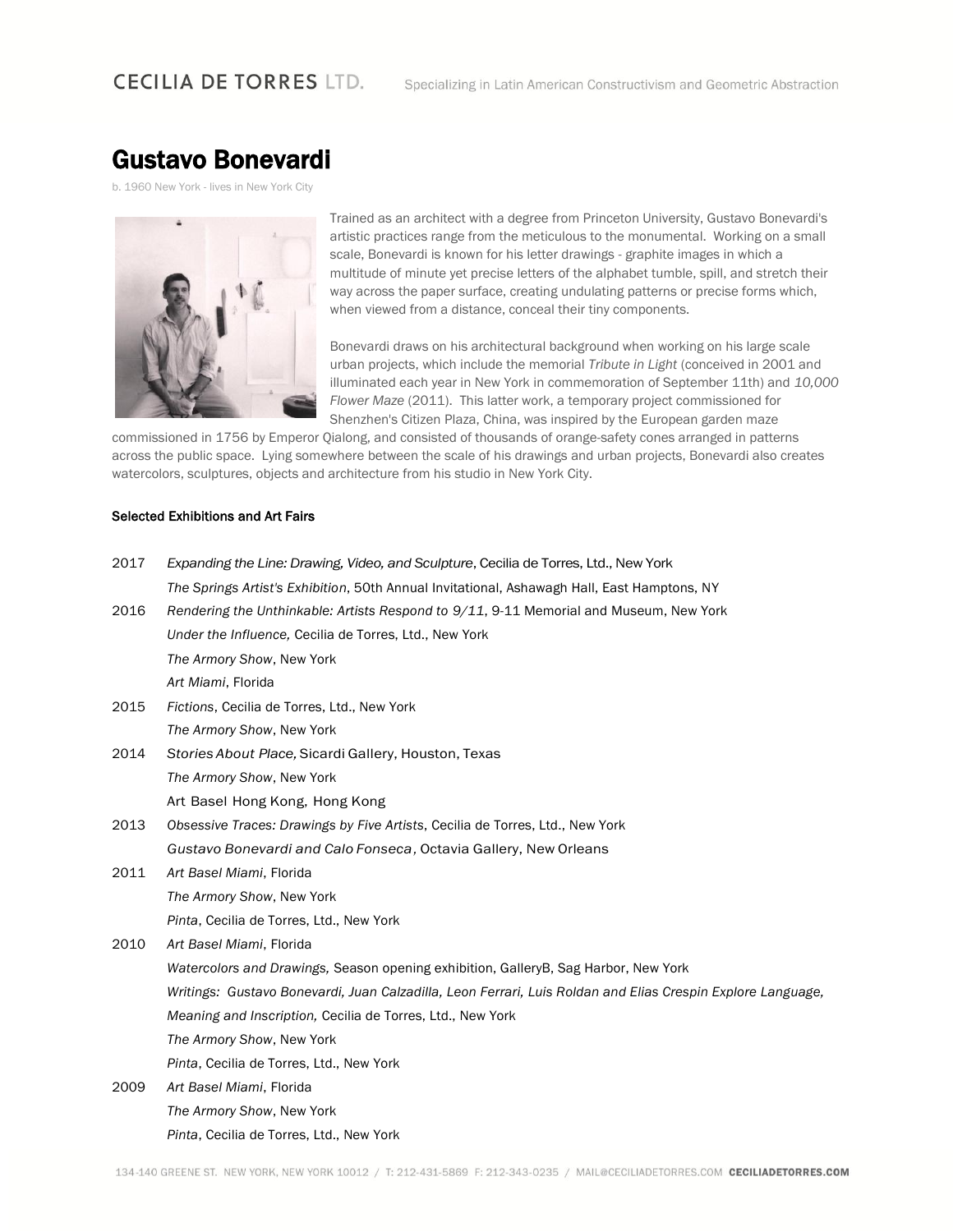## **CECILIA DE TORRES LTD.**

- 2008 *Art Basel Miami*, Florida *The Armory Show*, New York *Pinta*, Cecilia de Torres, Ltd., New York
- 2006 *Gimme Shelter*, Group exhibition with John Bennett curated by Megan Riley, Shelter Island, NY,
- 2001 *Mies in Berlin,* group exhibition, series of recreations of Mies van der Rohe's demolished and never-realized projects, The Museum of Modern Art, New York

#### Site-Specific Installations

- 2011 *Special Plaza Project: 10,000-FLOWER MAZE,* a temporary public installation built entirely of orange safety cones commissioned by the Shenzhen & Hong Kong Biennale of Architecture and Urbanism at the Shenzhen Citizen's Plaza, China
- 2009 *Stories,* a 14 foot long, pencil-on-paper and site-specific drawing, commissioned for the principal lobby wall of a residential tower at 455 W 37th Street, New York
- 2008 Design of a 3½ acre family retreat with a guest house, a free-standing gymnasium, a pool and pool house, and restoration and redesign of an existing historic house on the site, a West Side Industries project, Coconut Grove, Florida
- 2007 *Drawings for a Large Wall*, A suite of ten interconnecting drawings commissioned for the 19 x 15 foot principal wall of a residence, Sag Harbor, New York
- 2006 *Restrained,* a site-specific installation made of discarded rigging from local marinas and concrete for *Gimme Shelter*, an exhibition curated by Megan Riley, Shelter Island, NY, 2006 (With John Bennett)
- 2005 *Two,* a 22-foot-tall bronze public sculpture at the intersection of Gold and Platt Streets, New York
- 2004 *Stone House*, A small house of hand-cut stone on a 75 acre site, Dutchess County, New York
- 2002 *Tribute in Light,* a World Trade Center memorial, conceived in 2001 and executed with a team of artists and designers under the auspices of the Municipal Art Society and Creative Time, recurs annually on 9/11, New York
- 2001 Videos using C.G.I. (computer-generated imagery) for the exhibition *Mies in Berlin*, including a short documentary and a series of recreations of Mies van der Rohe's demolished and never-realized projects, The Museum of Modern Art, New York, (a PROUN Space Studio project); A painted composition for the entry façade of a two-story sardine stringing shed, Sardine Museum, Grand Manan Island, New Brunswick, Canada

#### Writing and Editing

- 2007 *Bonevardi: Chasing Shadow – Constructing Art.* A monograph on painter Marcelo Bonevardi (Gustavo's father), Essays by Dore Ashton and Ronald Christ, edited by Gustavo Bonevardi and John Bennet, University of Texas Press, Austin, Texas
- 2006 Essay for the book *Bonevardi, Primera Etapa/Obras Tempranas 1948-1959,* Fundación Alón, Buenos Aires, Argentina
- 2002 *On Memory,* the Jill Watson Lecture, Carnegie Mellon University, Pittsburgh, Pennsylvania *Tribute in Light Explained*, published on the memorial's premier, Slate, New York
- 1988 *Housing for Homeless People with AIDS*, The Architectural League, New York